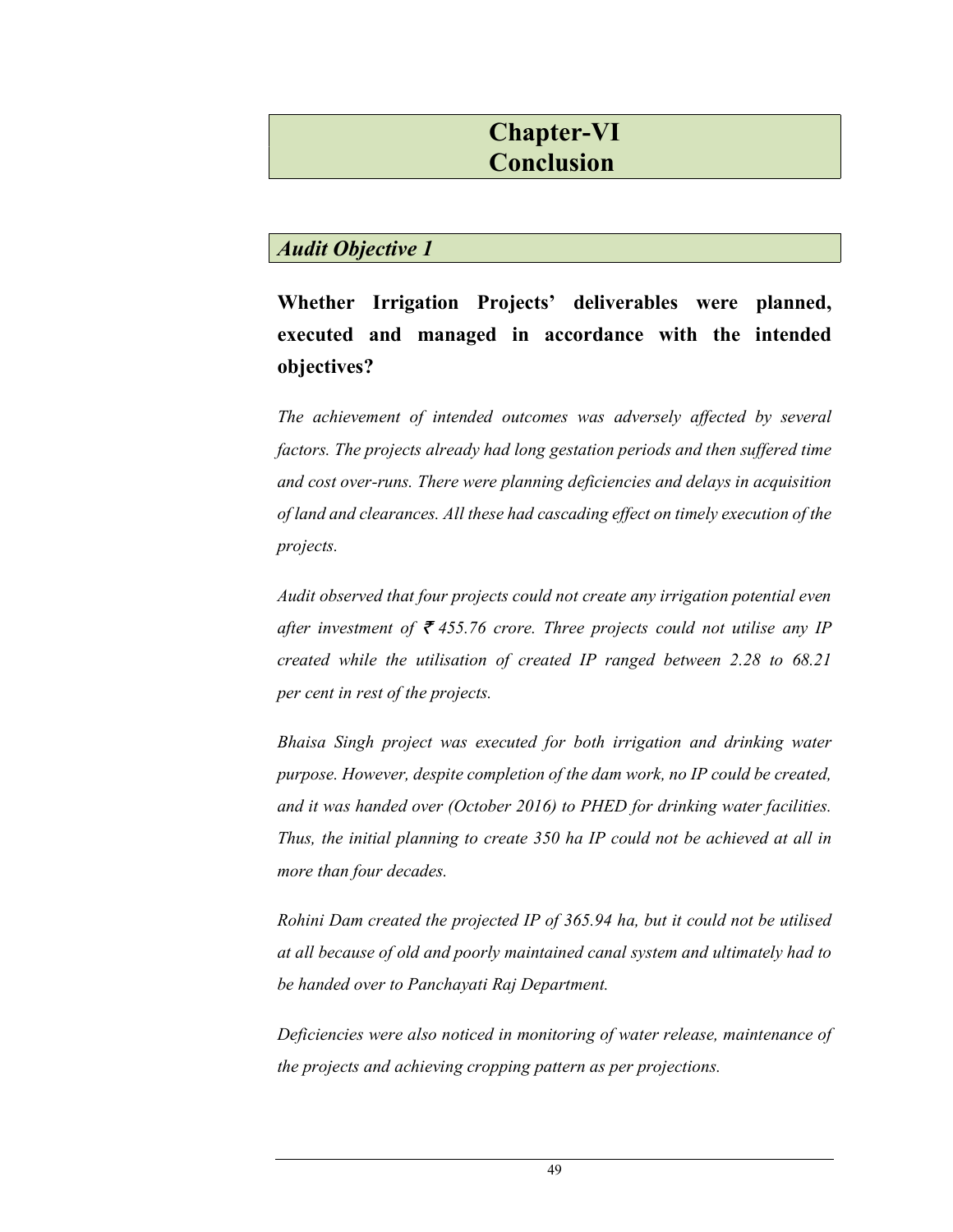## Audit Objective 2

Whether coordination with all stakeholders was ensured at all stages for sustainable extension of benefits and achievement of intended outcomes?

Coordination among the line departments to monitor the progress of projects was not ensured. There was no formal mechanism in place for coordination among departments.

Vital data to accurately assess project-wise outcomes were either not maintained by the department or not made available to audit. General data for the Districts/Tehsils were maintained, but in the absence of project-wise data, audit could not ascertain projectwise outcome precisely.

Audit observed that in five projects water released for irrigation was far less than that envisaged and reserved, while in two projects the water released was excessive causing water logging and salinity. In NCP, unauthorised water lifting was observed. Supply of drinking water was not up to the mark as only in three out of seven projects, drinking water was provided to intended beneficiaries. No water was provided to beneficiaries in respect of one project and only a part of beneficiaries were covered in respect of other three projects.

Rajasthan state was a pioneer in introducing, Participatory Irrigation Management by formulating Water Users' Associations. However, the WUAs did not function as per the expectations which led to inefficient maintenance and management of the projects.